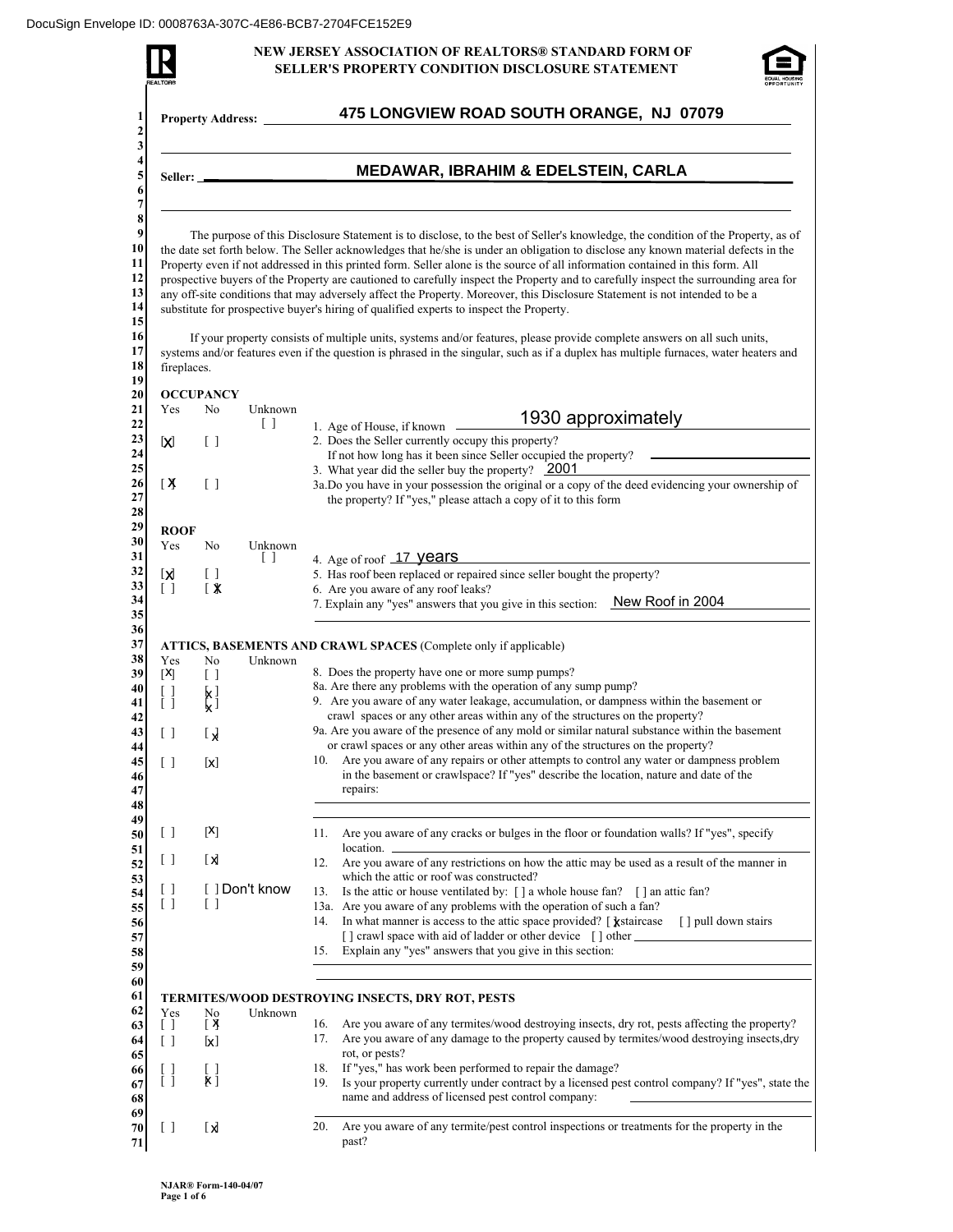|                                                           |                           | <b>STRUCTURAL ITEMS</b>              |                                                                                                                                                                                                                                                                                                                                                                                                        |
|-----------------------------------------------------------|---------------------------|--------------------------------------|--------------------------------------------------------------------------------------------------------------------------------------------------------------------------------------------------------------------------------------------------------------------------------------------------------------------------------------------------------------------------------------------------------|
| Yes                                                       | No<br>[ <b>X</b>          |                                      |                                                                                                                                                                                                                                                                                                                                                                                                        |
| $\Box$                                                    |                           |                                      | 22. Are you aware of any movement, shifting, or other problems with walls, floors or foundations<br>including any restrictions on how any space, other than the attic or roof, may be used as a result of<br>the manner in which it was constructed?                                                                                                                                                   |
| $\Box$                                                    | [X]                       |                                      | 23. Are you aware if the property or or any of the structures on it have ever been damaged by fire,<br>smoke, wind or flood?                                                                                                                                                                                                                                                                           |
| ſΙ<br>$\Box$                                              | K)<br>Ŋ١                  |                                      | 24. Are you aware of any fire retardant plywood used in the construction?<br>25. Are you aware of any current or past problems with driveways, walkways, patios, sinkholes, or<br>retaining walls on the property?                                                                                                                                                                                     |
| $\Box$                                                    | $\mathsf{I}^{\mathsf{X}}$ |                                      | 26. Are you aware of any present or past efforts made to repair any problems with the items in this<br>section?<br>27. Explain any "yes" answers that you give in this section. Please describe the location and nature of                                                                                                                                                                             |
|                                                           |                           |                                      |                                                                                                                                                                                                                                                                                                                                                                                                        |
| Yes                                                       | N <sub>0</sub>            | <b>ADDITIONS/REMODELS</b><br>Unknown |                                                                                                                                                                                                                                                                                                                                                                                                        |
| ΙXΙ                                                       | $\Box$                    |                                      | 28. Are you aware of any additions, structural changes or other alterations to the structures on the                                                                                                                                                                                                                                                                                                   |
| [X                                                        | $\Box$                    | $[\ ]$                               | property made by any present or past owners?<br>29. Were the proper building permits and approvals obtained? Explain any "yes" answers you give in<br>this section: Built an extension in 2003 - All permits obtained and<br>inspections passed                                                                                                                                                        |
|                                                           |                           |                                      |                                                                                                                                                                                                                                                                                                                                                                                                        |
|                                                           |                           |                                      | PLUMBING, WATER AND SEWAGE                                                                                                                                                                                                                                                                                                                                                                             |
| Yes                                                       | N <sub>0</sub>            | Unknown                              | 30.<br>What is the source of your drinking water? $\chi$ Public [] Community System                                                                                                                                                                                                                                                                                                                    |
| Γl                                                        | $[\ ]$                    |                                      | Well on property [] Other (explain)<br>If your drinking water supply is not public have you performed any tests on the water?<br>31.<br>If so when? $\frac{1}{2}$ is the same set of $\frac{1}{2}$ is the same set of $\frac{1}{2}$ is the same set of $\frac{1}{2}$ is the same set of $\frac{1}{2}$ is the same set of $\frac{1}{2}$ is the same set of $\frac{1}{2}$ is the same set of $\frac{1}{$ |
| $\Box$                                                    | ΓXΙ                       | Γl                                   | Attach a copy of or describe the results.                                                                                                                                                                                                                                                                                                                                                              |
|                                                           |                           | [ ]<br>[ ]                           | 32.<br>Does the wastewater from any clothes washer, dishwasher, or other appliance discharge to any<br>location other than the sewer, septic, or other system that services the rest of the property?<br>33.                                                                                                                                                                                           |
| $\mathsf{X}$                                              | $[\ ]$                    |                                      | Location of Well? $-$<br>34.                                                                                                                                                                                                                                                                                                                                                                           |
|                                                           |                           |                                      | Do you have a softener, filter, or other water purification system?<br>1 Leased I J Owned Water softener<br>[] Leased [x] Owned<br>What is the type of sewage system? $x \mid x$ Public Sewer $\mid$ Private Sewer $\mid$ Septic System<br>35.                                                                                                                                                         |
| $\Box$                                                    | $\Box$                    |                                      | [] Cesspool [] Other (explain):<br>If you answered "septic system," have you ever had the system inspected to confirm that it is a<br>36.                                                                                                                                                                                                                                                              |
|                                                           |                           | $[\ ]$                               | true septic system and not a cesspool?<br>37.<br>Location? _                                                                                                                                                                                                                                                                                                                                           |
|                                                           |                           | $[\ ]$                               | When was the Septic System or Cesspool last cleaned and/or serviced?<br>38.                                                                                                                                                                                                                                                                                                                            |
| $\left[ \begin{array}{c} 1 \end{array} \right]$<br>$\Box$ | $[\mathsf{x}]$<br>H       | [ ]                                  | 39.<br>Are you aware of any abandoned Septic Systems or Cesspools on your property?<br>39a. If "yes," is the closure in accordance with the municipality's ordinance? (explain):                                                                                                                                                                                                                       |
| [ ]                                                       | [X                        |                                      | Are you aware of any leaks, backups, or other problems relating to any of the plumbing systems<br>40.<br>and fixtures (including pipes, sinks, tubs and showers), or of any other water or sewage related<br>problems? If "yes," explain:                                                                                                                                                              |
| $\Box$                                                    | k ]                       |                                      | Are you aware of any shut off, disconnected, or abandoned wells, underground water or sewage<br>41.                                                                                                                                                                                                                                                                                                    |
| $\left[ \begin{array}{c} \end{array} \right]$             | $[\ ]$                    | $[\ ]$                               | tanks, or dry wells on the property?<br>Is either the private water or sewage system shared? If "yes," explain:<br>42.                                                                                                                                                                                                                                                                                 |
|                                                           |                           |                                      | 43. Water Heater: [] Electric<br>[ ] Fuel Oil<br>$\mathbf{k}$ ] Gas<br>Age of Water Heater<br><u>&lt;3 yrs</u>                                                                                                                                                                                                                                                                                         |
| $[\ ]$                                                    | $\left[\chi\right]$       | [ ]                                  | 43a. Are you aware of any problems with the water heater?<br>44. Explain any "yes" answers that you give in this section:                                                                                                                                                                                                                                                                              |
|                                                           |                           |                                      |                                                                                                                                                                                                                                                                                                                                                                                                        |
|                                                           |                           |                                      | <b>HEATING AND AIR CONDITIONING</b>                                                                                                                                                                                                                                                                                                                                                                    |
| Yes                                                       | N <sub>0</sub>            | Unknown                              |                                                                                                                                                                                                                                                                                                                                                                                                        |
|                                                           |                           |                                      | 45. Type of air conditioning:<br>[] Central one zone [X] Central multiple zone<br>[] Wall/Window Unit [] None<br>46. List any areas of the house that are not air conditioned:                                                                                                                                                                                                                         |
|                                                           |                           | $[\ ]$                               | 2017 and 2004<br>47. What is the age of Air Conditioning System                                                                                                                                                                                                                                                                                                                                        |
|                                                           |                           |                                      | 48. Type of heat: [X Electric [] Fuel Oil   X  Natural Gas [] Propane [] Unheated [] Other<br>49. What is the type of heating system? (for example, forced air, hot water or base board,<br>radiator, steam heat Forced Air supplemented by baseboard electirc in 2 rooms                                                                                                                              |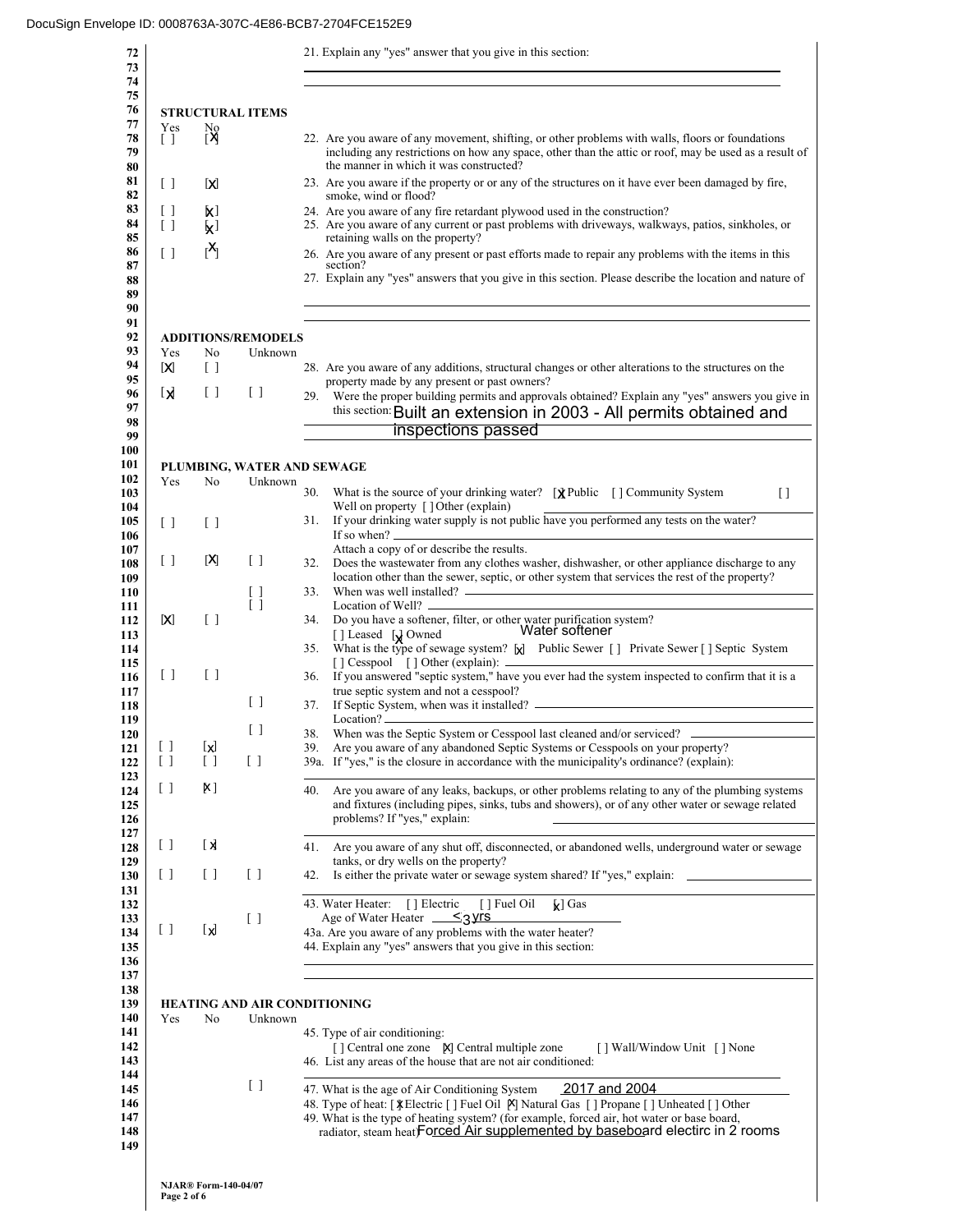|                                         |                                               | [ ]                               | Age of Furnace Unknown and 2004<br>Date of Last Service_Unknown<br>51.<br>52.<br>List any areas of the house that are not heated:                                                                       |
|-----------------------------------------|-----------------------------------------------|-----------------------------------|---------------------------------------------------------------------------------------------------------------------------------------------------------------------------------------------------------|
|                                         |                                               |                                   |                                                                                                                                                                                                         |
| $\Box$                                  | [X]                                           | $[ \ ]$                           | Are you aware of any tanks on the property, either above or underground, used to store fuel<br>53.<br>or other substances?                                                                              |
| $[\ ]$<br>$\Box$                        | $\Box$<br>[x]                                 |                                   | 54.<br>If tank is not in use, do you have a closure certificate?<br>55.<br>Are you aware of any problems with any items in this section? If "yes," explain:                                             |
|                                         |                                               |                                   | WOOD BURNING STOVE OR FIREPLACE                                                                                                                                                                         |
| Yes                                     | No                                            | Unknown                           |                                                                                                                                                                                                         |
| Γl<br>ſΙ                                | $[\ ]$<br>$\Box$                              |                                   | Do you have [] wood burning stove? [x] fireplace? [] insert? [] Other<br>56.<br>56a. Is it presently usable? See question 59.                                                                           |
| $\mathbf{x}$                            | $[\ ]$                                        | [F]                               | 2005<br>57. If you have a fireplace, when was the flu last cleaned?<br>Professional                                                                                                                     |
| ΓI<br>Γl                                | Ιl<br>$\Box$                                  | ίi<br>$\Box$                      | 57a. Was the flue cleaned by a professional or non-professional?<br>Have you obtained any required permits for any such item?<br>58                                                                     |
| $\Box$                                  | [x                                            |                                   | Are you aware of any problems with any of these items? If "yes," please explain:<br>59.                                                                                                                 |
|                                         |                                               |                                   | Gas fireplace serviced in 2019. Currently in use<br>Wood burning fireplace in basement is decorative and will convey AS-IS.                                                                             |
|                                         |                                               | <b>ELECTRICAL SYSTEM</b>          |                                                                                                                                                                                                         |
| Yes                                     | No                                            | Unknown                           | 60. What type of wiring is in this structure? [ ] Copper [ ] Aluminum [ ] Other [X] Unknown                                                                                                             |
|                                         |                                               |                                   | 61. What amp service does it have?                                                                                                                                                                      |
|                                         |                                               |                                   | $\lceil 160 \rceil 100 \rceil 150$<br>$\lceil$ 200<br>[] Other<br>[X] Unknown                                                                                                                           |
| [ ]<br>[ ]                              | $\begin{bmatrix} 1 \\ 1 \end{bmatrix}$        | [x]                               | 62. Does it have 240 volt service? Which are present? [ ] Circuit Breakers [ ] Fuses or [ ] Both?<br>63. Are you aware of any additions to the original service? If "yes" were the additions done       |
|                                         |                                               |                                   | by a licensed electrician? Name and address: Yes, a new electrical box was added, permits obtained                                                                                                      |
|                                         |                                               |                                   | and inspection passed. Only dealt with general contractor<br>not the electrician, but should be on file with the town                                                                                   |
| [X]                                     | $\left[ \begin{array}{c} \end{array} \right]$ | $\begin{bmatrix} 1 \end{bmatrix}$ | 64. If yes, were proper building permits and approvals obtained?                                                                                                                                        |
| $\Box$                                  | [X]                                           |                                   | 65. Are you aware of any wall switches, light fixtures or electrical outlets in need of repair?<br>66. Explain any "yes" answers you give in this section:                                              |
|                                         |                                               |                                   | see #63                                                                                                                                                                                                 |
|                                         |                                               |                                   |                                                                                                                                                                                                         |
|                                         |                                               |                                   | <b>LAND (SOILS, DRAINAGE AND BOUNDARIES)</b>                                                                                                                                                            |
| Yes                                     | No                                            | Unknown                           |                                                                                                                                                                                                         |
| [ ]                                     | [X]                                           |                                   | Are you aware of any fill or expansive soil on the property?<br>67.                                                                                                                                     |
| $\Box$                                  | ∤ ا                                           |                                   | Are you aware of any past or present mining operations in the area in which the property is<br>68.<br>located?                                                                                          |
| Ιl                                      | ו}<br>≀∫                                      |                                   | Is the property located in a flood hazard zone?<br>69.                                                                                                                                                  |
| $\Box$<br>[ ]                           | [ x                                           | $[\ ]$                            | 70. Are you aware of any drainage or flood problems affecting the property?<br>Are there any areas on the property which are designated as protected wetlands?<br>71.                                   |
| $\Box$                                  |                                               | X                                 | Are you aware of any encroachments, utility easements, boundary line disputes, or drainage or<br>72.                                                                                                    |
| $\Box$                                  | $[\ ]$                                        | X                                 | other easements affecting the property?<br>Are there any water retention basins on the property or the adjacent properties?<br>73.                                                                      |
|                                         | ΓŊ.                                           |                                   | 74.<br>Are you aware if any part of the property is being claimed by the State of New Jersey as land                                                                                                    |
| $\begin{smallmatrix} \end{smallmatrix}$ |                                               |                                   | presently or formerly covered by tidal water (Riparian claim or lease grant)? Explain:                                                                                                                  |
|                                         |                                               |                                   |                                                                                                                                                                                                         |
|                                         |                                               |                                   |                                                                                                                                                                                                         |
| $[\ ]$                                  | $\mathbf{k}$ ]                                |                                   | Are you aware of any shared or common areas (for example, driveways, bridges, docks, walls,<br>75.<br>bulkheads, etc.) or maintenance agreements regarding the property?                                |
|                                         |                                               |                                   | Explain any "yes" answers to the preceding questions in this section:<br>76.                                                                                                                            |
| $\mathbf{k}$ ]                          | $[\ ]$                                        |                                   | 77. Do you have a survey of the property?                                                                                                                                                               |
|                                         |                                               | <b>ENVIRONMENTAL HAZARDS</b>      |                                                                                                                                                                                                         |
| Yes                                     | No                                            | Unknown                           |                                                                                                                                                                                                         |
| $\begin{array}{c} \square \end{array}$  | [X]                                           |                                   | Have you received any written notification from any public agency or private concern informing<br>78.<br>you that the property is adversely affected, or may be adversely affected, by a condition that |
|                                         |                                               |                                   | exists on a property in the vicinity of this property? If "yes," attach a copy of any such notice                                                                                                       |
| $\Box$                                  |                                               |                                   | currently in your possession.<br>78a. Are you aware of any condition that exists on any property in the vicinity which adversely                                                                        |
|                                         | [X]                                           |                                   | affects, or has been identified as possibly adversely affecting, the quality or safety of the air, soil,                                                                                                |
|                                         |                                               |                                   | water, and/or physical structures present on this property? If "yes," explain:                                                                                                                          |
| $\Box$                                  | $[{\mathsf X}]$                               |                                   | 79.<br>Are you aware of any underground storage tanks (UST) or toxic substances now or previously                                                                                                       |
|                                         |                                               |                                   | present on this property or adjacent property (structure or soil), such as polychlorinated biphenyl                                                                                                     |
|                                         |                                               |                                   | (PCB), solvents, hydraulic fluid, petro-chemicals, hazardous wastes, pesticides, chromium,                                                                                                              |
|                                         |                                               |                                   | thorium, lead or other hazardous substances in the soil? If "yes," explain:                                                                                                                             |
| $\Box$                                  | $\mathsf{X}$                                  |                                   | Are you aware if any underground storage tank has been tested? (Attach a copy of each test<br>80.<br>report or closure certificate if available).                                                       |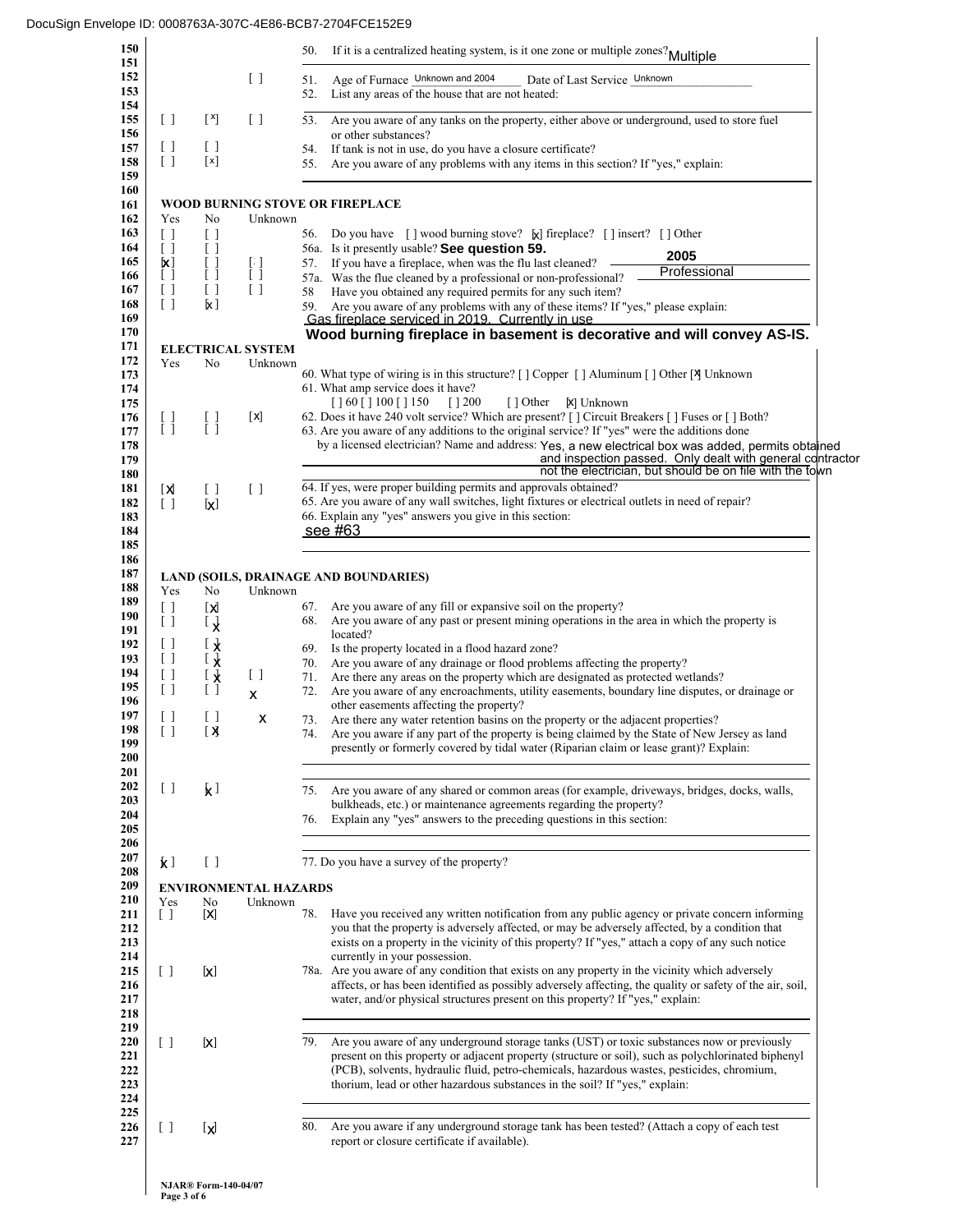| $[\ ]$<br>228<br>229<br>230<br>231<br>232                                                                             | [X]                                           | $[\ ]$                                        | Are you aware if the property has been tested for the presence of any other toxic substances, such as<br>81.<br>lead-based paint, urea-formaldehyde foam insulation, asbestos-containing materials, or others?<br>(Attach copy of each test report if available).<br>If "yes" to any of the above, explain:<br>82.                                                                                                                                                                                                                                                                                                    |
|-----------------------------------------------------------------------------------------------------------------------|-----------------------------------------------|-----------------------------------------------|-----------------------------------------------------------------------------------------------------------------------------------------------------------------------------------------------------------------------------------------------------------------------------------------------------------------------------------------------------------------------------------------------------------------------------------------------------------------------------------------------------------------------------------------------------------------------------------------------------------------------|
| 233<br>$\left[ \begin{array}{c} \end{array} \right]$<br>234<br>235                                                    | $[\ ]$                                        |                                               | 82a. If "yes" to any of the above, were any actions taken to correct the problem? Explain:                                                                                                                                                                                                                                                                                                                                                                                                                                                                                                                            |
| 236<br>$\begin{smallmatrix} \end{smallmatrix}$<br>237                                                                 | $[\ ]$                                        | [X]                                           | Is the property in a designated Airport Safety Zone?<br>83.                                                                                                                                                                                                                                                                                                                                                                                                                                                                                                                                                           |
| 238<br>239                                                                                                            | <b>AND CO-OPS</b>                             |                                               | DEED RESTRICTIONS, SPECIAL DESIGNATIONS, HOMEOWNERS ASSOCIATIONS/CONDOMINIUMS                                                                                                                                                                                                                                                                                                                                                                                                                                                                                                                                         |
| 240<br>Yes<br>241                                                                                                     | No                                            | Unknown                                       |                                                                                                                                                                                                                                                                                                                                                                                                                                                                                                                                                                                                                       |
| $\begin{smallmatrix} \end{smallmatrix}$<br>242<br>243<br>244<br>245                                                   | $\left[\chi\right]$                           |                                               | Are you aware if the property is subject to any deed restrictions or other limitations on how it may<br>84.<br>be used due to its being situated within a designated historic district, or a protected area like the<br>New Jersey Pinelands, or its being subject to similar legal authorities other than typical local zoning<br>ordinances?                                                                                                                                                                                                                                                                        |
| Ιl<br>246<br>$\Box$<br>247                                                                                            | [X]<br>$\Box$                                 |                                               | Is the property part of a condominium or other common interest ownership plan?<br>85.<br>85a. If so, is the property subject to any covenants, conditions, or restrictions as a result of its being part<br>of a condominium or other form of common interest ownership?                                                                                                                                                                                                                                                                                                                                              |
| 248<br>249<br>$\Box$<br>250                                                                                           | [X                                            |                                               | As the owner of the property, are you required to belong to a condominium association or<br>86.<br>homeowners association, or other similar organization or property owners?                                                                                                                                                                                                                                                                                                                                                                                                                                          |
| $\left[ \begin{array}{c} \end{array} \right]$<br>251<br>252                                                           | $[\ ]$                                        |                                               | 86a If so, what is the Association's name and telephone number?                                                                                                                                                                                                                                                                                                                                                                                                                                                                                                                                                       |
| $\left[ \begin{array}{c} \end{array} \right]$<br>253<br>$\left[ \begin{array}{c} 1 \end{array} \right]$<br>254<br>256 | $[\ ]$<br>$[\ ]$                              | $[\ ]$                                        | 86b. If so, are there any dues or assessments involved? If "yes," how much?<br>Are you aware of any defect, damage, or problem with any common elements or common areas that<br>87.<br>materially affects the property?                                                                                                                                                                                                                                                                                                                                                                                               |
| $\Box$<br>257<br>$\Box$<br>258<br>259<br>260                                                                          | ΙI<br>$[ \ ]$                                 | $\left[ \begin{array}{c} \end{array} \right]$ | Are you aware of any condition or claim which may result in an increase in assessments or fees?<br>88.<br>Since you purchased the property, have there been any changes to the rules or by-laws of the<br>89.<br>Association that impact the property?<br>Explain any "yes" answers you give in this section:<br>90.                                                                                                                                                                                                                                                                                                  |
| 262<br>263<br>264<br>Yes<br>265<br>266<br>$\Box$<br>267                                                               | <b>MISCELLANEOUS</b><br>No<br>[X]             | Unknown                                       | Are you aware of any existing or threatened legal action affecting the property or any condominium<br>91.<br>or homeowners association to which you, as an owner, belong?                                                                                                                                                                                                                                                                                                                                                                                                                                             |
| $\begin{smallmatrix} \end{smallmatrix}$<br>268<br>269                                                                 | $\left[\chi\right]$                           |                                               | Are you aware of any violations of Federal, State or local laws or regulations relating to this<br>92.<br>property?                                                                                                                                                                                                                                                                                                                                                                                                                                                                                                   |
| $\left[ \begin{array}{c} \end{array} \right]$<br>270<br>271<br>272<br>273                                             | ſХ                                            |                                               | 93.<br>Are you aware of any zoning violations, encroachments on adjacent properties, non-conforming<br>uses, or set-back violations relating to this property? If so, please state whether the condition is<br>pre-existing non-conformance to present day zoning or a violation to zoning and/or land use laws.                                                                                                                                                                                                                                                                                                      |
| 274<br>275<br>$\begin{bmatrix} \end{bmatrix}$<br>276<br>277                                                           | $\left[\mathsf{x}\right]$                     |                                               | 94.<br>Are you aware of any public improvement, condominium or homeowner association assessments<br>against the property that remain unpaid? Are you aware of any violations of zoning, housing,<br>building, safety or fire ordinances that remain uncorrected?                                                                                                                                                                                                                                                                                                                                                      |
| 278<br>$[\ ]$<br>279<br>$[\ ]$<br>280                                                                                 | Ŋ<br>l <sub>x</sub> l                         |                                               | 95.<br>Are there mortgages, encumbrances or liens on this property?<br>95a. Are you aware of any reason, including a defect in title, that would prevent you from conveying<br>clear title?                                                                                                                                                                                                                                                                                                                                                                                                                           |
| 281<br>$\Box$<br>282<br>283<br>284<br>285                                                                             | [ <sub>X</sub> ]                              |                                               | Are you aware of any material defects to the property, dwelling, or fixtures which are not disclosed<br>96.<br>elsewhere on this form? (A defect is "material," if a reasonable person would attach importance to<br>its existence or non-existence in deciding whether or how to proceed in the transaction.) If "yes,"<br>explain:                                                                                                                                                                                                                                                                                  |
| 286<br>ا <b>پ</b><br>287<br>288<br>289<br>290                                                                         | $[\star]$                                     |                                               | 97.<br>Other than water and sewer charges, utility and cable tv fees, your local property taxes, any special<br>assessments and any association dues or membership fees, are there any other fees that you pay on<br>an ongoing basis with respect to this property, such as garbage collection fees?<br>Explain any other "yes" answers you give in this section:<br>98.<br>Garbage collection                                                                                                                                                                                                                       |
| 291<br>292<br>293<br>294<br>295<br>296<br>297<br>298<br>299<br>300<br>301<br>Yes<br>302<br>ſХ<br>303<br>304           | you wish to waive this right?<br>No<br>$[\ ]$ |                                               | <b>RADON GAS</b> Instructions to Owners<br>By law (N.J.S.A. 26:2D-73), a property owner who has had his or her property tested or treated for radon gas may require<br>that information about such testing and treatment be kept confidential until the time that the owner and a buyer enter into a contract<br>of sale, at which time a copy of the test results and evidence of any subsequent mitigation or treatment shall be provided to the<br>buyer. The law also provides that owners may waive, in writing, this right of confidentiality. As the owner(s) of this property, do<br>(Initials)<br>(Initials) |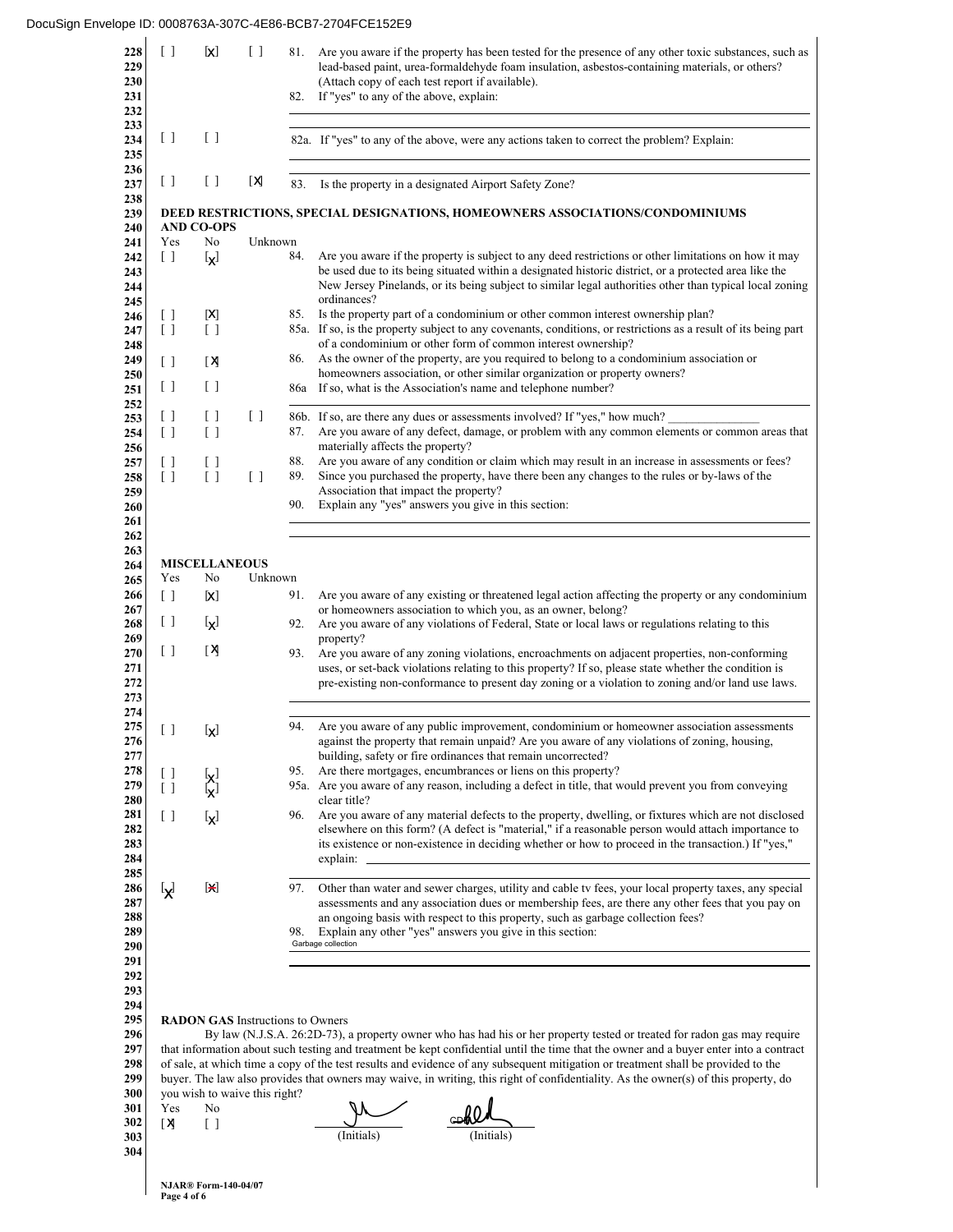| 305<br>306                                                                                                                                                                                                                                                                                                                         | If you responded "yes," answer the following questions. If you responded •no,• proceed to the next section.                                                                                                                                                                                                                                                                                                                                                                                                                                                                                                                                                                                                                                                                                                                                                                                                                                                                                                                                                                                                                       |
|------------------------------------------------------------------------------------------------------------------------------------------------------------------------------------------------------------------------------------------------------------------------------------------------------------------------------------|-----------------------------------------------------------------------------------------------------------------------------------------------------------------------------------------------------------------------------------------------------------------------------------------------------------------------------------------------------------------------------------------------------------------------------------------------------------------------------------------------------------------------------------------------------------------------------------------------------------------------------------------------------------------------------------------------------------------------------------------------------------------------------------------------------------------------------------------------------------------------------------------------------------------------------------------------------------------------------------------------------------------------------------------------------------------------------------------------------------------------------------|
| 307<br>Yes<br>No<br>Unknown<br>308<br>$[\ ]$<br>[x]<br>309<br>310<br>311<br>U<br>[X<br>312<br>$\begin{smallmatrix} \end{smallmatrix}$<br>ΓX<br>313<br>$[\ ]$<br>لہا<br>314<br>315<br><b>MAJOR APPLIANCES AND OTHER ITEMS</b><br>316<br>317<br>318<br>indicate "not applicable.")<br>319<br>320                                     | 99. Are you aware if the property has been tested for radon gas? (Attach a copy of each test<br>report if available.)<br>100. Are you aware if the property has been treated in an effort to mitigate the presence of radon<br>gas? (If "yes," attach a copy of any evidence of such mitigation or treatment.)<br>101. Is radon remediation equipment now present in the property?<br>101a. If "yes," is such equipment in good working order?<br>We installed a mitigation system when we bought the house even though it was not<br>necessary (as a preventative). We have all tests and documentation<br>The terms of any final contract executed by the seller shall be controlling as to what appliances or other items, if any, shall<br>be included in the sale of the property. Which of the following items are present in the property? (For items that are not present,                                                                                                                                                                                                                                                |
| Unknown N/A<br>321<br>Yes No<br>322<br><b>N</b><br>$\begin{array}{c} \square \end{array}$<br>$[ \ ]$<br>323<br>$[ \ ]$<br>$\begin{array}{c} \square \end{array}$<br>i.<br>K<br>324<br>$[ \ ]$<br>$[ \ ]$<br>$\begin{array}{c} \square \end{array}$<br>325<br>326<br>327                                                            | 102. Electric Garage Door Opener<br>102a. If "yes," are they reversible? Number of Transmitters $\frac{1}{1}$<br>103. Smoke Detectors<br>[] Battery [] Electric [X] Both How many 10<br>$\sqrt{5}$<br>[x] Carbon Monoxide Detectors How many<br>Location laundry room, main floor, basement, upstairs and attic                                                                                                                                                                                                                                                                                                                                                                                                                                                                                                                                                                                                                                                                                                                                                                                                                   |
| 328<br>$[ \ ]$<br>[x<br>$\Box$<br>329<br>330<br>331<br>332<br>333                                                                                                                                                                                                                                                                  | 104. With regard to the above items, are you aware that any item is not in working order?<br>104a. If "yes," identify each item that is not in working order or defective and explain the nature of<br>the problem:                                                                                                                                                                                                                                                                                                                                                                                                                                                                                                                                                                                                                                                                                                                                                                                                                                                                                                               |
| 334<br>- [ ]<br>[×]<br>335<br>H.<br>$[ \ ]$<br>- [ ]<br>$[ \ ]$<br>336<br>$\Box$<br>337<br>- [ ]<br>$[ \ ]$<br>$\Box$<br>338<br>339<br>$[ \ ]$<br>$\Box$<br>- 11<br>340<br>341<br>342<br>343<br>344<br>345<br>346<br>347<br>348<br>349<br>350<br>351<br>352<br>353<br>354<br>355<br>$\Box$<br>356<br>X<br>357<br>358<br>359<br>360 | [] Above-ground pool [] Pool Heater [] Spa/Hot Tub<br>105. $\lceil$ 1 In-ground pool<br>105a. Were proper permits and approvals obtained?<br>105b. Are you aware of any leaks or other defects with the filter or the walls or other structural or<br>mechanical components of the pool or spa/hot tub?<br>105c. If an in-ground pool, are you aware of any water seeping behind the walls of the<br>pool?<br>106. Indicate which of the following may be included in the sale? (Indicate Y for yes N for<br>no.)<br>$[X]$ Refrigerator<br>$[X]$ Range<br>[X] Microwave Oven<br>[X] Dishwasher<br>[ ] Trash Compactor<br>[X] Garbage Disposal<br>[x] In-Ground Sprinkler System<br>[] Central Vacuum System<br>[v] Security System<br>Washer<br>Dryer<br>Intercom<br>[X] Other Outdoor swing set, Hot water dispenser<br>107. Of those that may be included, is each in working order? If "no," identify each item not in<br>working order, explain the nature of the problem:<br>Hot water dispenser does not work and has been disconnected. Swing set has not been used in many years and may require repairs or new component |
| 361<br>362<br><b>ACKNOWLEDGMENT OF SELLER</b><br>363<br>364<br>365<br>366<br>367<br>368<br>describe the information that was relied upon.<br>369<br>370<br>371<br>372                                                                                                                                                              | The undersigned Seller affirms that the information set forth in this Disclosure Statement is accurate and complete to the<br>best of Seller's knowledge, but is not a warranty as to the condition of the Property. Seller hereby authorizes the real estate<br>brokerage firm representing or assisting the seller to provide this Disclosure Statement to all prospective buyers of the Property,<br>and to other real estate agents. Seller alone is the source of all information contained in this statement. If the Seller relied upon<br>any credible representations of another, the Seller should state the name(s) of the person(s) who made the representation(s) and                                                                                                                                                                                                                                                                                                                                                                                                                                                 |
| 373<br>374<br><b>SELLER</b><br>375<br>376                                                                                                                                                                                                                                                                                          | 3/16/2021<br><b>DATE</b>                                                                                                                                                                                                                                                                                                                                                                                                                                                                                                                                                                                                                                                                                                                                                                                                                                                                                                                                                                                                                                                                                                          |
| 377<br>378<br><b>SELLER</b><br>379                                                                                                                                                                                                                                                                                                 | 3/16/2021<br><b>DATE</b>                                                                                                                                                                                                                                                                                                                                                                                                                                                                                                                                                                                                                                                                                                                                                                                                                                                                                                                                                                                                                                                                                                          |
| 380<br>381<br><b>NJAR®</b> Form-140-04/07                                                                                                                                                                                                                                                                                          |                                                                                                                                                                                                                                                                                                                                                                                                                                                                                                                                                                                                                                                                                                                                                                                                                                                                                                                                                                                                                                                                                                                                   |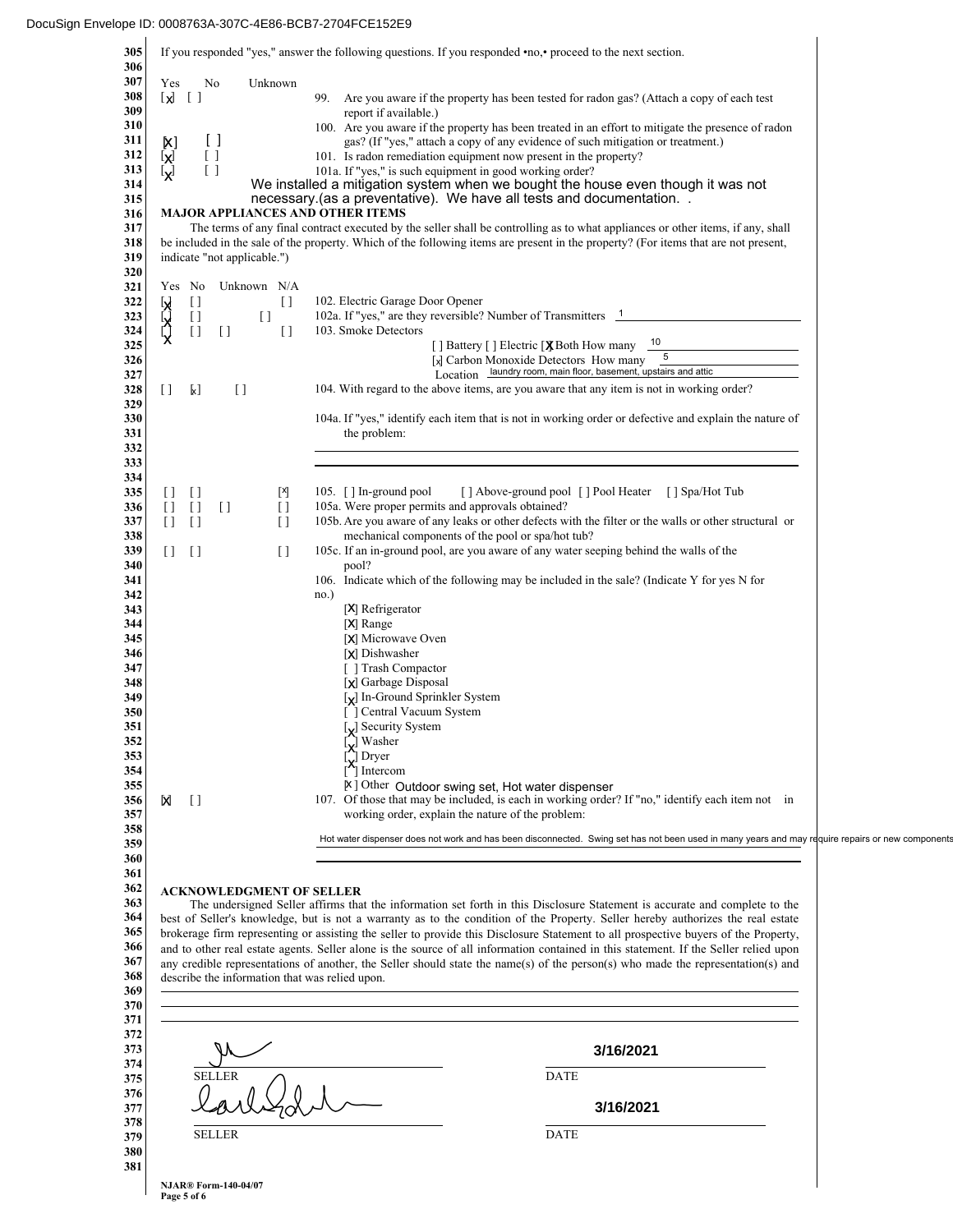**Page 6 of 6**

 **EXECUTOR, ADMINISTRATOR, TRUSTEE** (If applicable). The undersigned has never occupied the property and lacks personal knowledge necessary to complete this Disclosure Statement. DATE DATE **RECEIPT AND ACKNOWLEDGMENT BY PROSPECTIVE BUYER** The undersigned Prospective Buyer acknowledges receipt of this Disclosure Statement prior to signing a Contract of Sale pertaining to this Property. Prospective Buyer acknowledges that this Disclosure Statement is not a warranty by Seller and that it is Prospective Buyer's responsibility to satisfy himself or herself as to the condition of the Property. Prospective Buyer acknowledges that the Property may be inspected by qualified professionals, at Prospective Buyer's expense, to determine the actual condition of the Property. Prospective Buyer further acknowledges that this form is intended to provide information relating to the condition of the land, structures, major systems and amenities, if any, included in the sale. This form does not address local conditions which may affect a purchaser's use and enjoyment of the property such as noise, odors, traffic volume, etc. Prospective Buyer acknowledges that they may independently investigate such local conditions before entering into a binding contract to purchase the property. Prospective Buyer acknowledges that he or she understands that the visual inspection performed by the Seller's real estate broker/broker-salesperson/salesperson does not constitute a professional home inspection as performed by a licensed home inspector PROSPECTIVE BUYER DATE PROSPECTIVE BUYER DATE **ACKNOWLEDGMENT OF REAL ESTATE BROKER/BROKER-SALESPERSON/SALESPERSON** The undersigned Seller's real estate broker/broker-salesperson/ salesperson acknowledges receipt of the Property Disclosure Statement form and that the information contained in the form was provided by the Seller. The Seller's real estate broker/broker-salesperson/salesperson also confirms that he or she visually inspected the property with reasonable diligence to ascertain the accuracy of the information disclosed by the seller, prior to providing a copy of the property disclosure statement to the buyer. The Prospective Buyer's real estate broker/broker-salesperson/ salesperson also acknowledges receipt of the Property Disclosure Statement form for the purpose of providing it to the Prospective Buyer. PROSPECTIVE BUYER'S REAL ESTATE DATE BROKER / BROKER - SALESPERSON / SALESPERSON DocuSigned by: Sm adl **3/16/2021** SELL<sup>PR</sup>YKER<sup>64</sup>ESTATE BROKER/ **DATE**  BROKER-SALESPERSON/SALESPERSON **NJAR® Form-140-04/07**